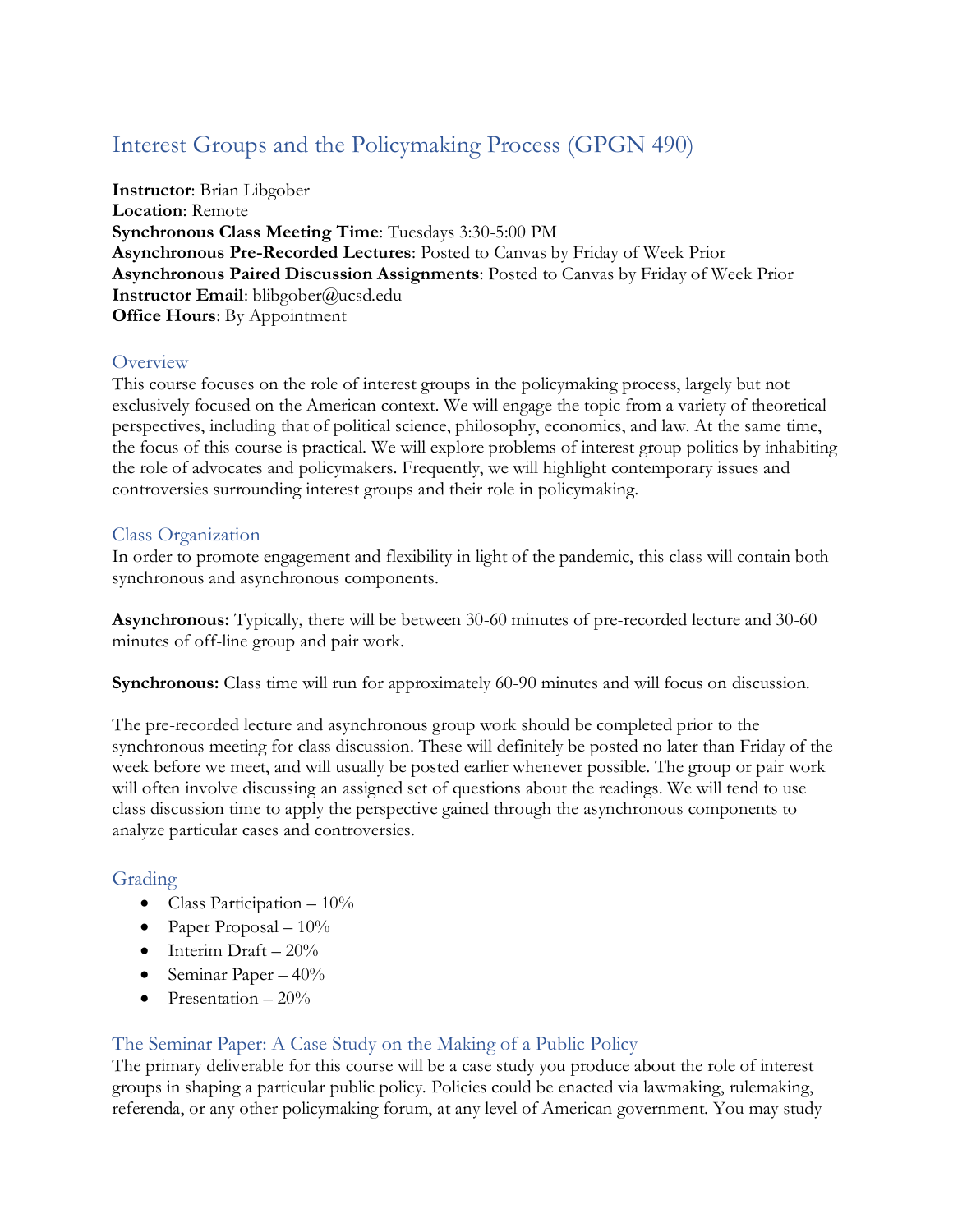policies that were actually enacted or could have been enacted. A degree of finality is best in selecting a case study, so it is best to avoid policies currently under consideration. A successful seminar paper will:

- Identify the key interest group actors supporting and/or opposing the policy.
- Describe the strategies that these actors could have used to further their policy goals.
- Evaluate the strategic choices these actors made in light of their incentives, resources, capacities, and constraints.
- Analyze how the institutional environment influenced the ultimate policy outcome.
- Speculate as to how and why the outcome might have turned out differently.

There will be several intermediate assignments building toward the final case study. These include:

- A detailed paper proposal that will identify the subject of the case study, an initial bibliography of preliminary sources, and some preliminary hypotheses (500 words without bibliography, minimum 5-8 sources depending on source quality – a book counts for more than a newspaper article). The proposal is due at the end of Week 3.
- An interim draft. Essentially a rough draft, however you may replace some paragraphs and sections with short summaries of what you intend to do. The interim draft should read intelligibly as a paper and give a firm indication of what the final paper will look like. (8-12 pages, double-spaced). Due at the end of Week 7.

# Presentations

For our final class session, you will have the opportunity to present your case study in brief. Presentation length will depend on enrollment, but in no event will be longer than 20 minutes per person. I will provide more direction on the presentations as the course progresses.

# Course Materials

- Most readings are available for Download on Canvas
- There is a \$12.75 course pack for the case study materials for download at <https://hbsp.harvard.edu/import/786703>

#### Late assignments

The late assignment penalty is one percent per hour. Assignments more than 48 hours late require a University-approved and documented excuse.

# Academic Integrity

Plagiarism and other forms of cheating or dishonesty will face zero-tolerance, which in particular means that I will report all cases to UCSD's office of academic integrity. Students are encouraged to read and give feedback on each other's work. You must appropriate recognize and cite all sources for your work. Please get in touch with me if it is not clear how to do so. For further information on academic integrity and what constitutes plagiarism, please consult [https://academicintegrity.ucsd.edu](https://academicintegrity.ucsd.edu/)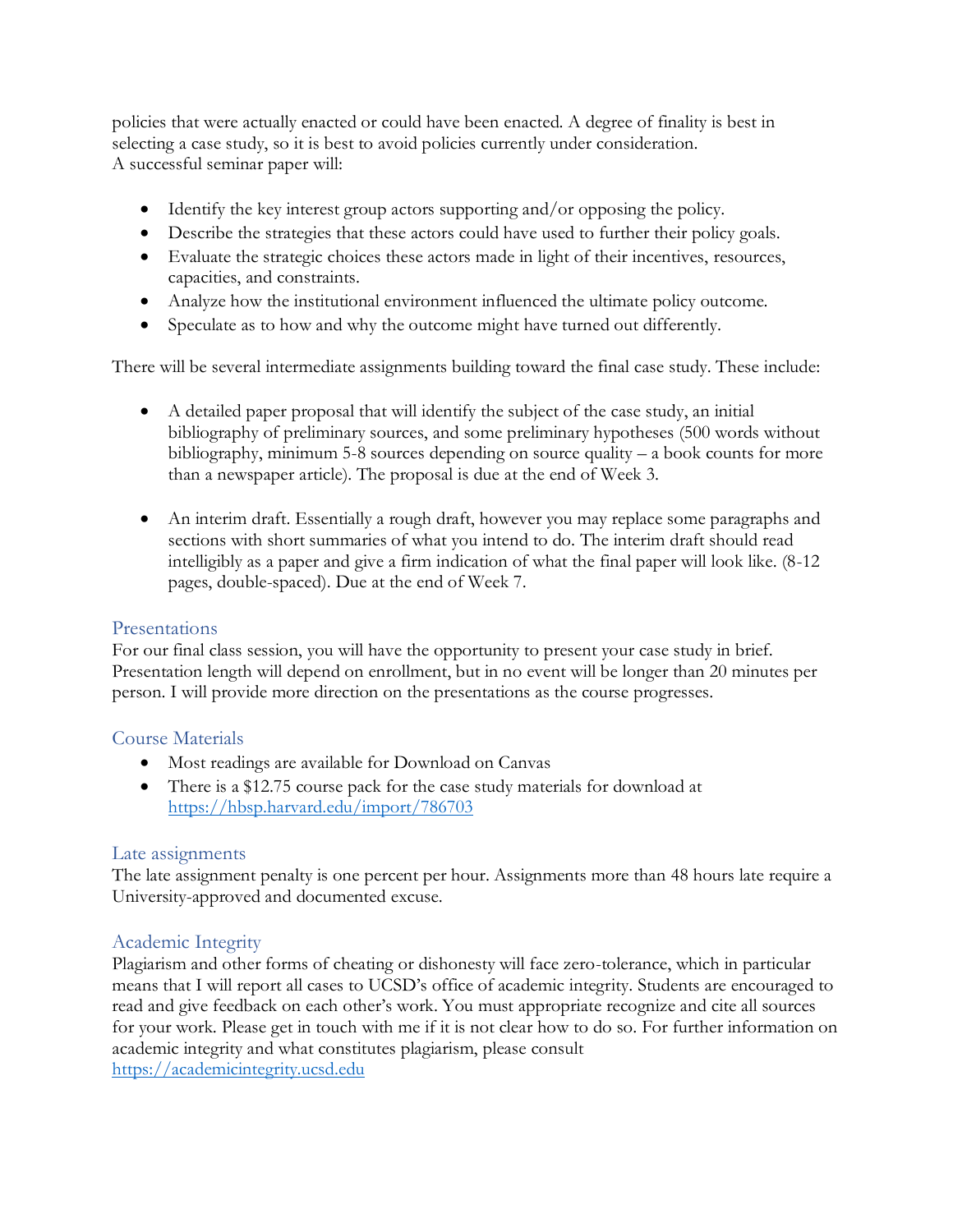# Class Schedule

Week 1 (January 5) – The Big Picture (Preview)

Readings

- Theodore Lowi, "Review: American Business, Public Policy, Case-Studies, and Political Theory," *World Politics* 16, no. 4 (1964): 677, http://www.jstor.org/stable/2009452.
- Frank R. Baumgartner and Bryan D. Jones, "Agenda Dynamics and Policy Subsystems," *The Journal of Politics* 53, no. 4 (1991): 1044–74.

Week 2 (January 12) – The Who, What, and Why of Organized Interest Groups Readings

• James Q. Wilson, "Chapters 2 & 3," in *Political Organizations* (Princeton, New Jersey: Princeton University Press, 1995), 19–55.

Class Time

- Q&A About Asynchronous Material
- "Rails to Trails" and the Problem of Organizing Latent Interests
- "Heavenly or Unheavenly Chorus?" Debating the Interest Group Ecosystem.

#### Week 3 (January 19) – Interest Groups, Public Opinion, and Elections

Readings

• Jeffrey M. Berry, "Interest Groups and Elections," in *The Oxford Handbook of Electoral Persuasion*, ed. Elizabeth Suhay, Bernard Grofman, and Alexander H. Trechsel, 2020, 339–57, https://doi.org/10.1093/oxfordhb/9780190860806.013.31.

Class Time:

• Case Study by Daniel Diermeier, "Wal-Mart: The Store Wars" (Harvard Business Publishing, 2011).

Week 4 (January 26) – Legislative Lobbying Readings

• Frank Baumgartner et al., "Does Money Buy Public Policy," in *Lobbying and Policy Change: Who Wins, Who Loses, and Why*, 2009, 190–215.

Class Time:

• Case Study by Timothy Feddersen and Kimia Rahimi, "Nonmarket Action and the International Counter-Money Laundering Act (H.R. 3886)" (Harvard Business Publishing, 2012).